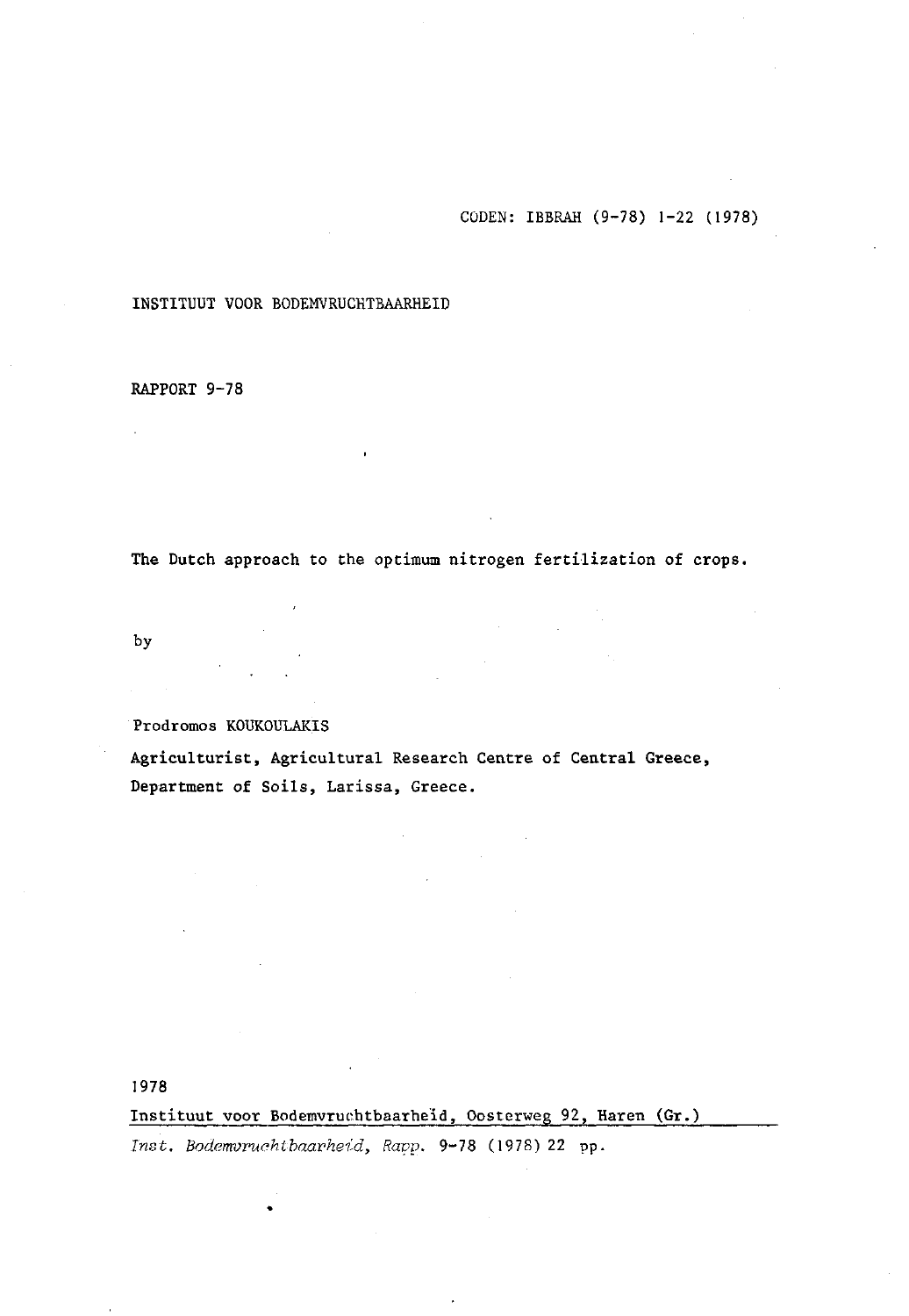This report has been written by the author during his stay at the Instituut voor Bodemvruchtbaarheid (Institute for Soil Fertility) in Haren (Gr.), from February 15 to April 15, 1978 as a fellow of the International Agricultural Centre at Wageningen, the Netherlands.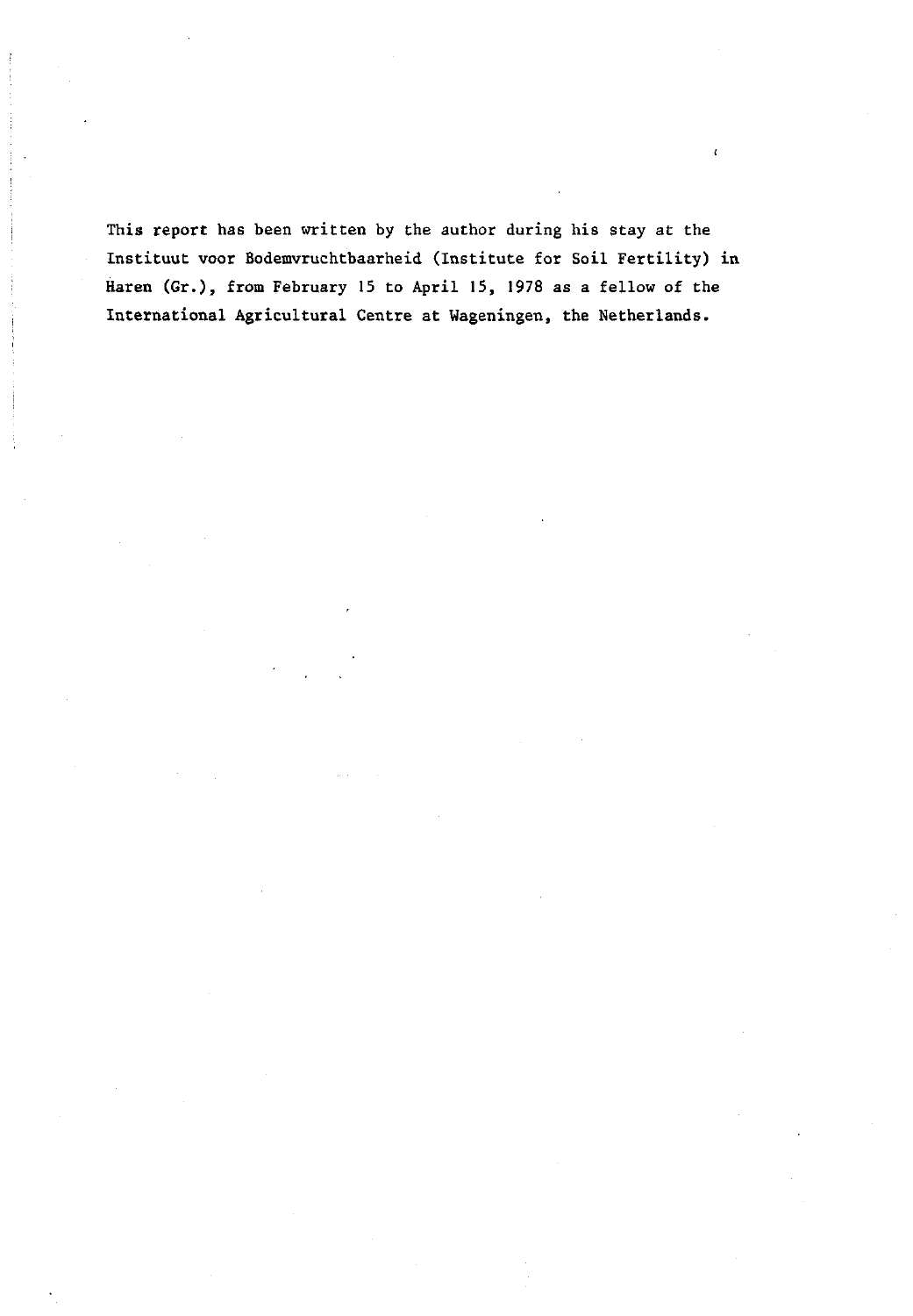# **CONTENTS**

| <b>1. Introduction</b>                                         | 5  |
|----------------------------------------------------------------|----|
| 2. The problem defined                                         | 6  |
| 3. Early attempts (1900-1955)                                  |    |
| 4. The effect of rhythmic cycling of weather conditions on the |    |
| determination of optimal N dressings                           | 10 |
| 5. Present status of research on optimal N fertilization       | 12 |
| 6. Price/cost ratio                                            | 13 |
| 7. Effect of organic matter on optimum N dressings             | 14 |
| 8. Present trends and perspectives for the future              | 16 |
| 9. Summary                                                     | 18 |
| 10. Acknowledgements                                           | 19 |
| II. Bibliography                                               | 20 |

# 1228 (1978)

 $\overline{\mathbf{3}}$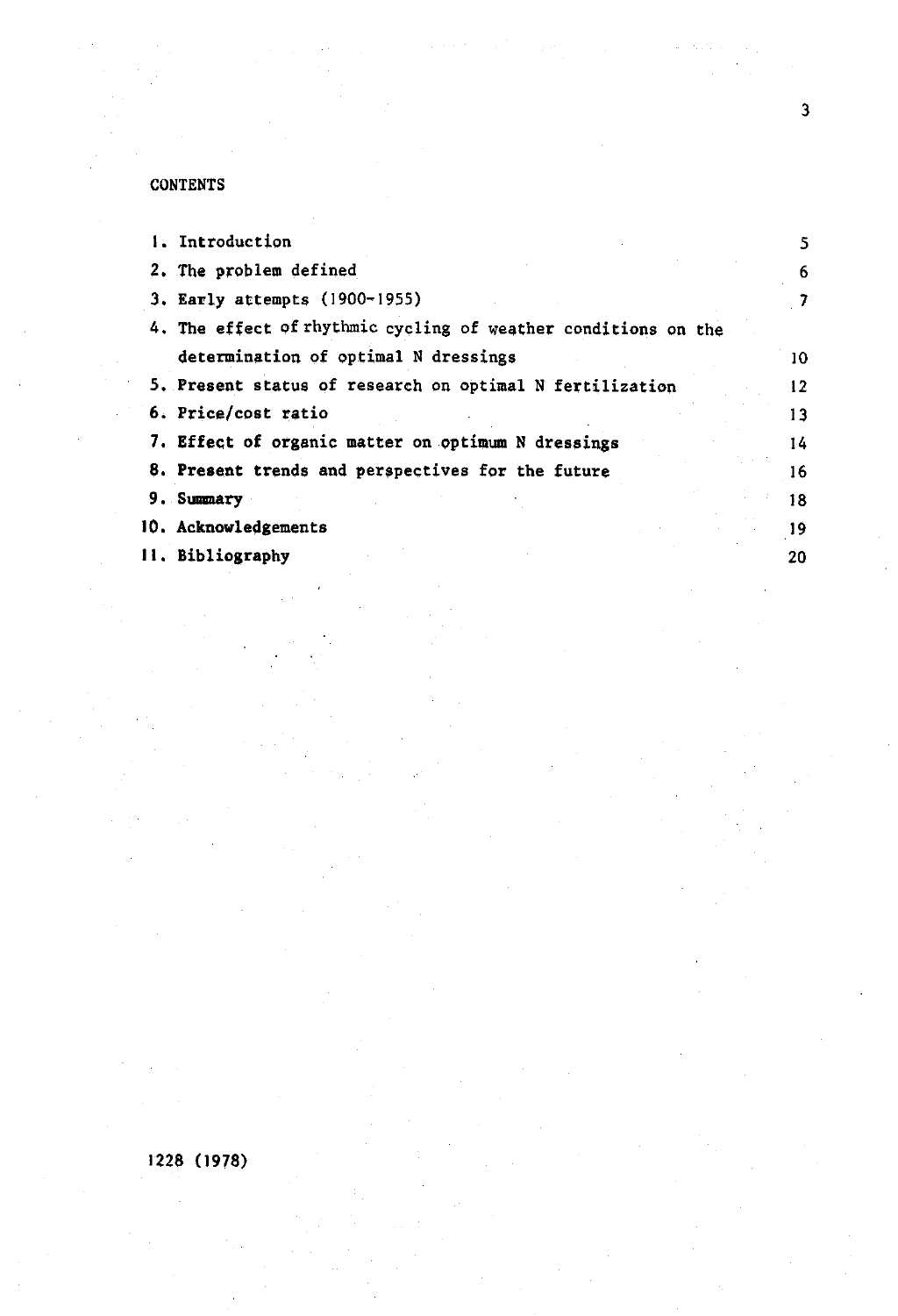#### 1. INTRODUCTION

The main objective of the Dutch farmer has always been the economically efficient use of fertilizer. Therefore, the research work which has been conducted with respect to the problem of N fertilization of crops has aimed at maximizing crop yields by applying economically optimal dressings.

During the period after 1930 many field experiments were laid out to study the optimal crop yields in relation to the increase of N, P, and K rates. These experiments, both short- and long-term, laid out on well chosen plots using various parameters, were accompanied by chemical, physical and biological research in the laboratory (Bruin, 1952; Ferrari, 1966; Bruin en Grootenhuis, 1968).

While problems with P and K have been more or less successfully solved, with N they have been less so due to its dynamic nature in the soil.

In the Netherlands, N fertilizers are mainly used on grassland which covers 60% of the total agricultural area, and secondarily on arable land covering 33% of the agricultural land. (Landbouwcijfers, 1977). The rate of application of N has been increasing steadily, in 1975/76 being 150 kg/ha on arable land and 300 kg/ha on grassland (Stikstofnieuws, 1977).

In recent years, Dutch agriculturists have been very much concerned with the problem of optimum N dressings, considering it not only from the viewpoint of maximum crop production and quality, but also from the point of view of water pollution (Kolenbrander, 1977), as well as energy shortage. Therefore, as pollution is a public concern and increasing energy prices affect fertilizer cost, much attention has been focussed on this problem in this country.

The purpose of the present report is to summarize the research work done in the Netherlands on arable land towards maximizing yields with proper N fertilization, and to point out the main features of this effort by referring to the past, emphasizing the present trends and perspectives for the future.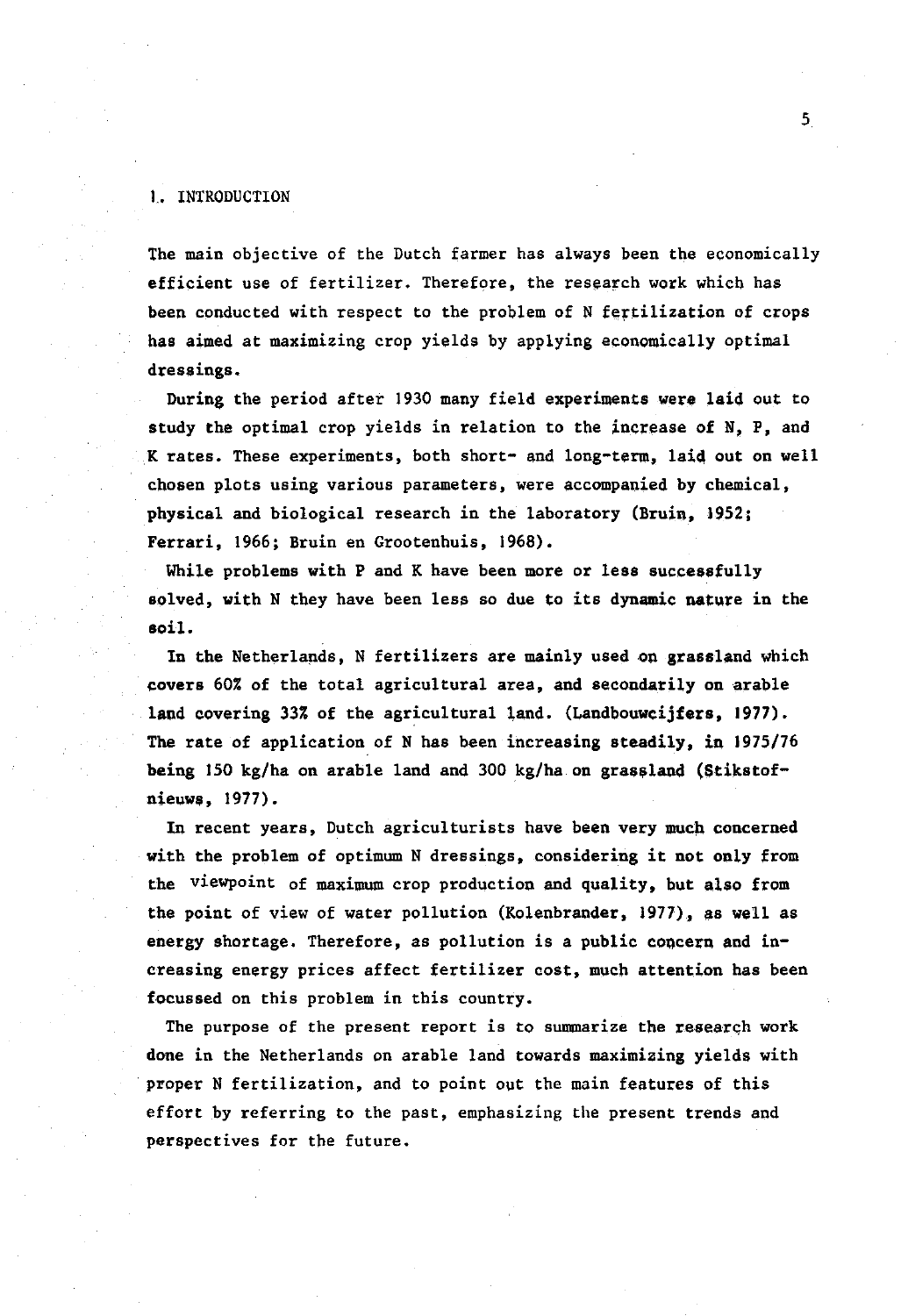#### 2. THE PROBLEM DEFINED

According to Dahnke and Vasey (1973), about 97-99% of soil N is present in very complex organic compounds which become gradually available to plants via microbial decomposition, namely mineralization, the rate of which depends on temperature, pH, moisture, type of organic matter, and perhaps other unknown factors. The ease of leaching, denitrification of the nitrate component, immobilization and volatilization of ammonium, further complicate the problem. These factors, coupled with the general variability of plant response to N fertilization due to variations in winter rainfall, previous cropping and manuring as well as summer weather conditions (Cooke, 1972), make the problem of assessing the N status of soils very complicated and extremely difficult, and consequently hinder the application of an advisory scheme on a wider (national) scale.

Due to the dynamic nature of soil N, simple chemical methods as the determination of total  $N_{\mu}$  ( $N_{\mu}$ ), or incubation tests, have failed to give an estimation of available soil N to be used as a reliable basis for practical recommendations. This has been the main reason that these chemical methods have not been used for advisory work with respect to N fertilization of crops.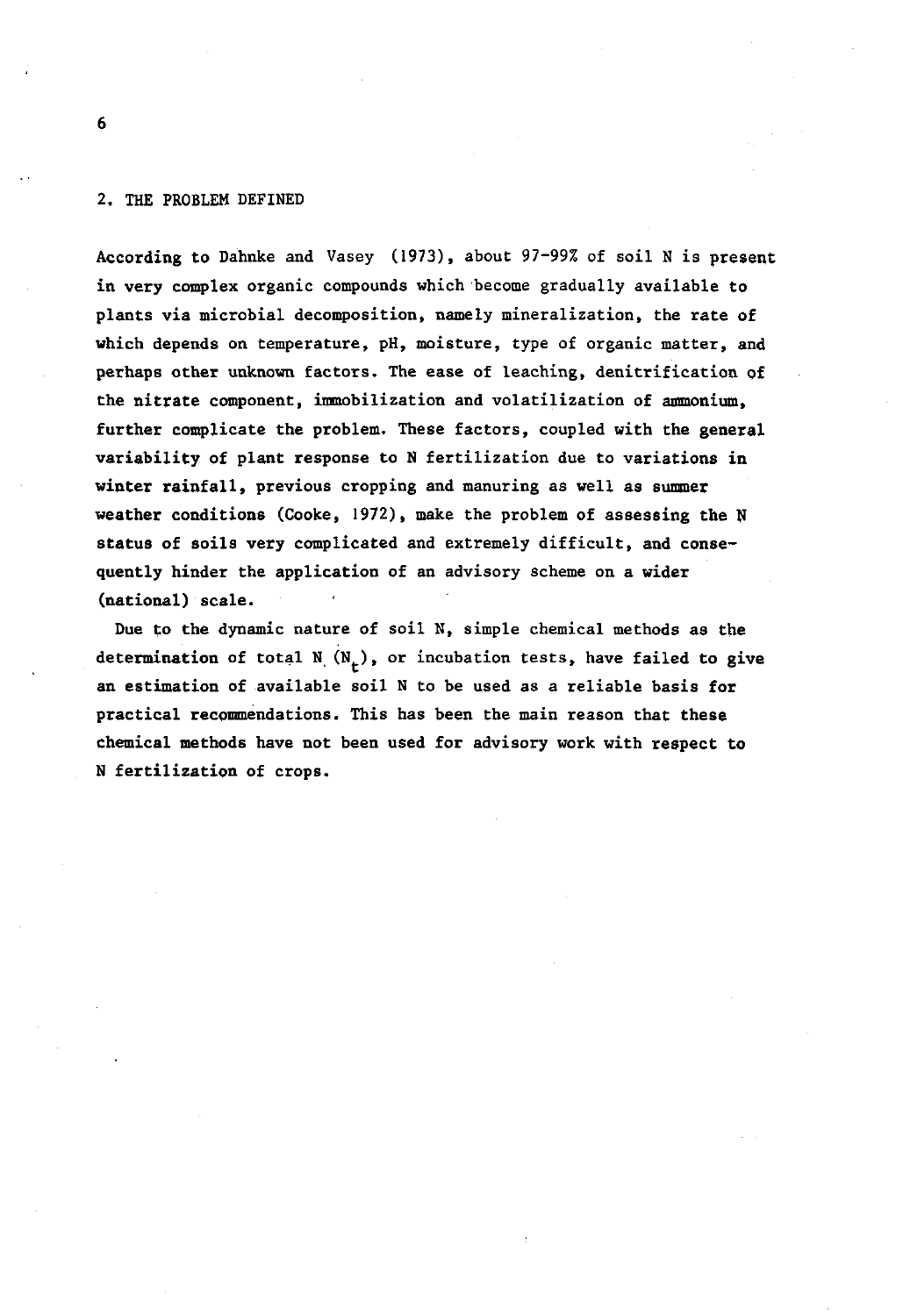#### 3. EARLY ATTEMPTS (1900-1955).

Attempts made before 1900 to evaluate the N status of soils were mainly based on  $N_r$ . Since, however,  $N_r$  failed to give a good estimate of available soil N, even though recent work by van Dijk (1972) shows that under certain conditions, such as in the case of uniform soils, a good relation may exist between potentially available N (mineral N) and total N, the research work was oriented towards other possibilities.

The introduction by Bogdanow in 1900 of the determination of ammonifying and nitrifying capacities of soils gave better results. (Harmsen and van Schreven, 1955).

Gerretsen (1921) used the nitrification capacity in the study of soil fertility of sugar cane and rice field soils. He found that the nitrifying capacity of soils varied significantly, but these variations did not influence the general appearance of sugar cane. He worked, however, with soils under climatic conditions strongly different from those in the Netherlands. .

Harmsen and Lindenberg (1949) developed a new method for the determination of the rate of N-mineralization from soil humus. The method was based on the consideration that the determination of the mineralization rate is more reliable for practical purposes when done on soils with a very low mineral N-content. They observed that mineralization was high in all soils studied. The rate of mineralization proved to be more rapid, the lower the nitrate content was at the moment of sampling.

They obtained best results when they used N-depleted soils. The best depletion of soil N was obtained not by extracting it by percolating water through the soil, but by cultivation of fast growing crops, e.g. spinach, whereby the soil N was absorbed very quickly. In this way soil structure was altered less than by water treatment. However, in later work, this N depletion of soil was abandoned as it was found that only a very high soluble N content in the samples, as never observed in natural soils, proved to inhibit the mineralization of humus.

Van Schreven (1956) incubated soils from 57 experimental plots (period 1948-51) in the North East Polder for six weeks at  $29^{\circ}$ C. He found a good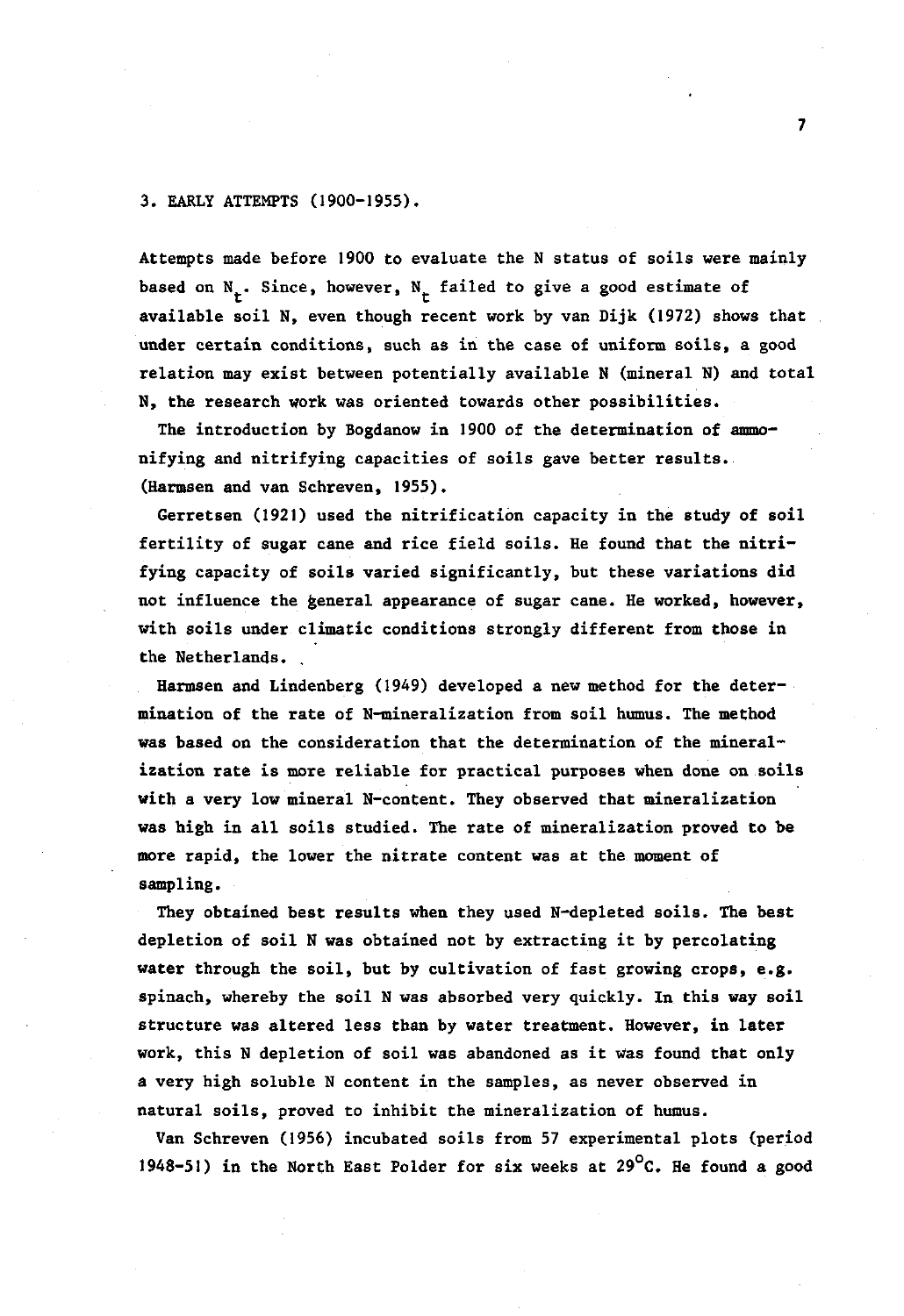correlation between the amount of N mineralized and the optimum amount of N needed for maximum yields of winter wheat (Fig. 1).

It can be seen from this figure that at 30 mg of mineralized N/kg soil an application of 90 kg N/ha is necessary for maximum crop yield, and that the needed rate of application at this mineralization level varies between 35 and 165 kg N/ha. This wide variation in optimum N level is attributed by Van Schreven to differences in weather conditions (winter and summer), soil type, pH, structure (Ferrari, 1956), and wheat varieties used. Therefore, the incubation method, as done in the laboratory under the conditions mentioned, failed to be successful in making reliable predictions for optimal N dressings. Therefore, the climatic factor ought to be taken into account. This was made possible by the introduction of pilot plots by Harmsen (1956). He established such plots in 1955 on arable sandy, heavy clay, and peaty soils. By intensive sampling throughout the year it was possible to follow the mineral N content in the soil profile as influenced by the downward movement of nitrates due to leaching, or the upward movement due to water evaporation;

The above work, though it was useful in so far as to obtain an insight into the dynamics of soil N, from the practical point of view proved to be very costly, laborious and therefore inapplicable.

Gerretsen (1950) developed an "indirect mineralization" method, which however was not generally used for routine work (Harmsen, 1956). According to this method, an excess of cellulose is added to the incubated soil samples. All potentially available nitrogen is therefore tied up in organic form, and no accumulation of soluble N is possible. The production of  $CO_2$ , however, is considerably stimulated and is only curbed by the amount of N that is mineralized and subsequently immediately immobilized. The development of  $CO<sub>2</sub>$  therefore is proportional to the latent mineralization of N.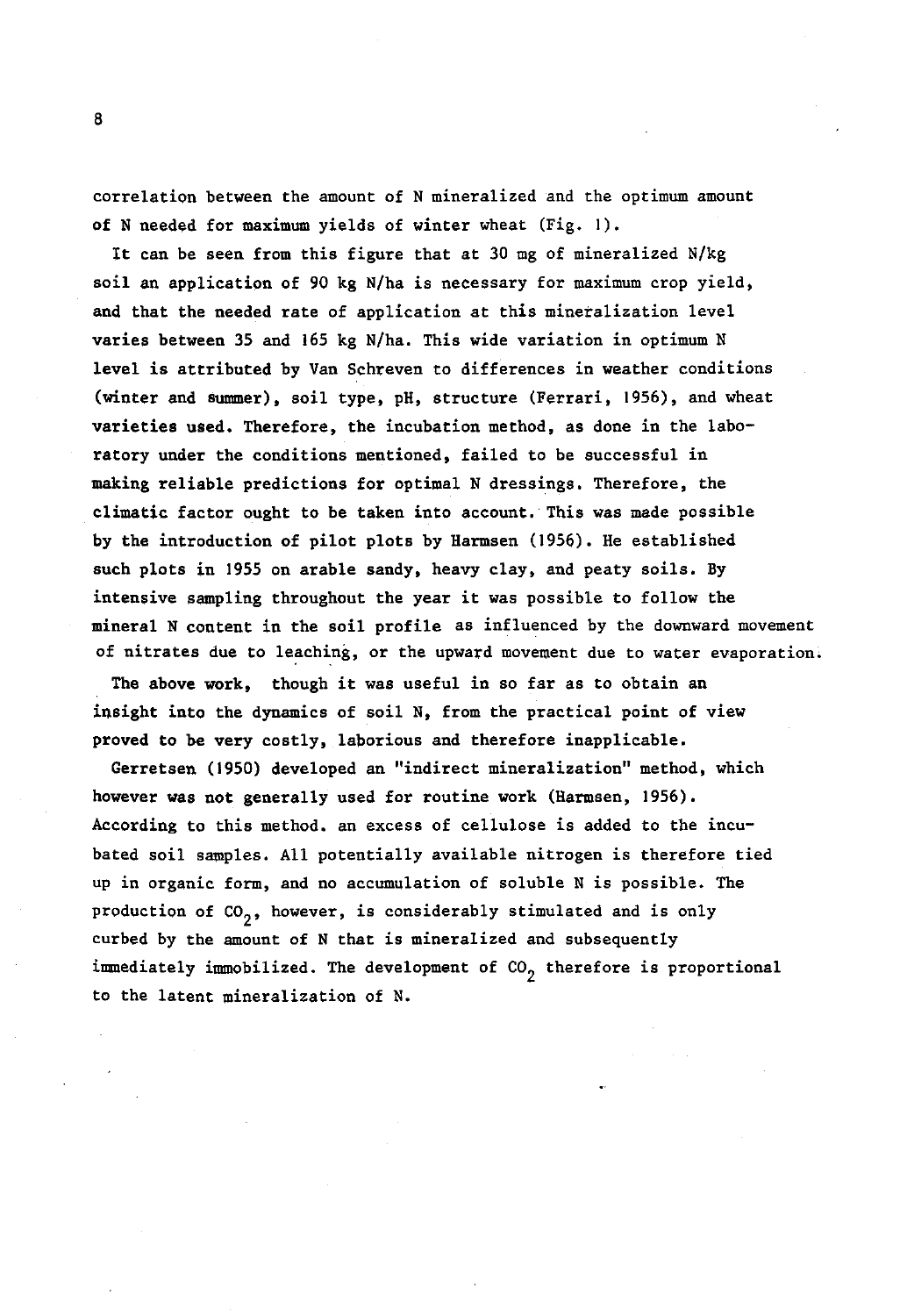

Fig, 1. The inverse relationship between the amount of mineral N produced in 6 weeks (in freshly incubated soils and in soils which previously had been grown with a mixture of spinach and oats) and the amount of nitrochalk needed for an optimum yield of grain of winter wheat on 57 experimental fields in the Noordoostpolder in the years 1948, 1949, 1950 and 1951. (After Van Schreven, 1956).

 $\overline{9}$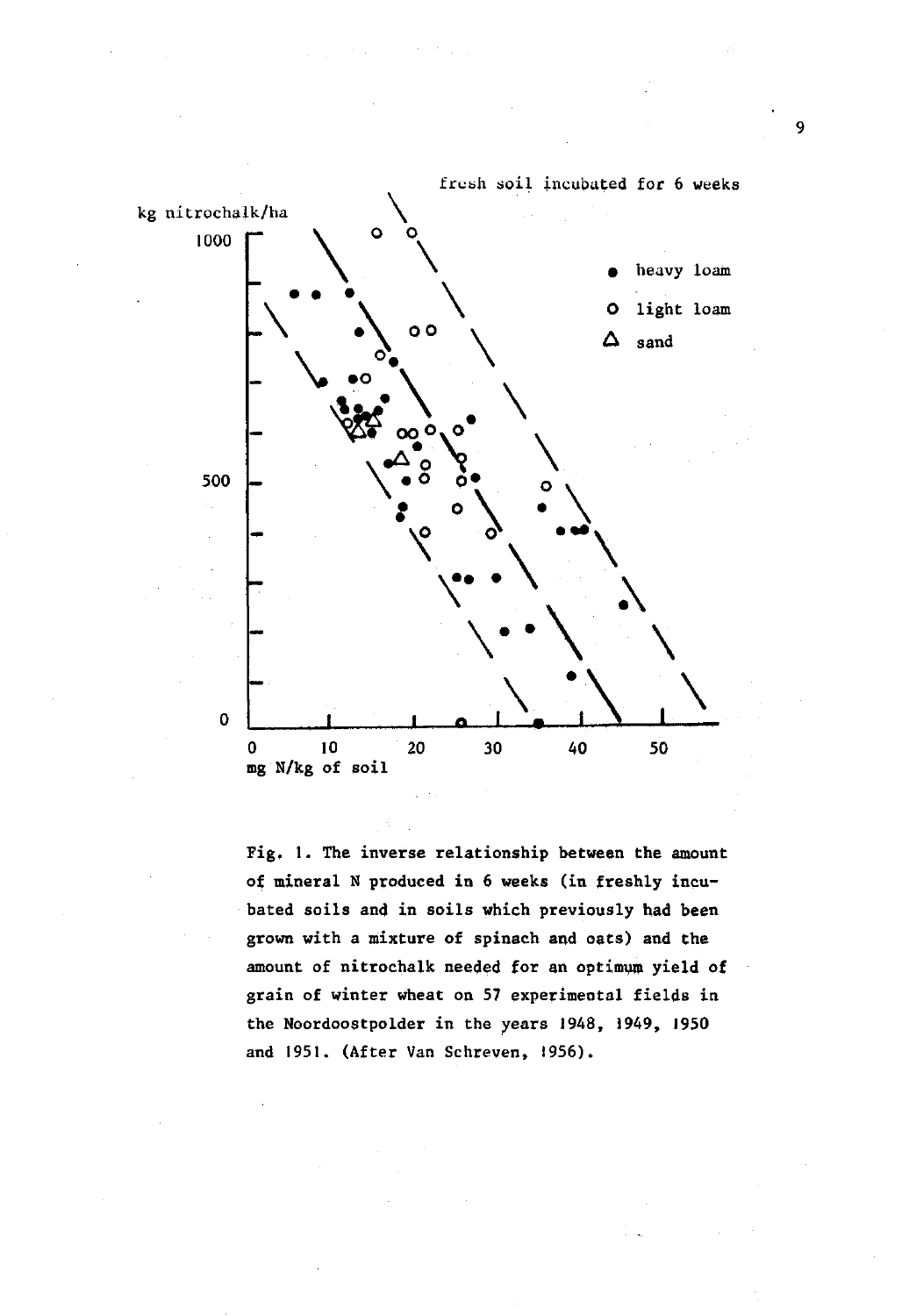### 4. THE EFFECT OF RHYTHMIC CYCLING OF WEATHER CONDITIONS ON THE DETERMI-NATION OF OPTIMAL N DRESSINGS

The study of the relationship between weather conditions and soil fertility was perhaps initiated around 1940, More specific data were reported after the second world war. Thus, Van der Paauw (1958) found significant correlations between responses of potatoes, spring wheat, and to some extent canary grass to application of potash and the number of rainfall days during the growing period of plants.

In further studies with N, he reported that the N response of crops depends also to a great extent on the amount of rainfall during the previous winter. He states that cyclic alternations of periods of different rainfall have been observed in the Netherlands since 1854. Also periodic differences in N responses of crops are found on soils with poor N mineralization. As a matter of fact the amount of available N is negatively affected by winter rainfall (Nov. - Febr.) (Van der Paauw, 1962b) due to leaching of accumulated N mineralized in autumn (Van der Paauw, 1967). He also found similar results working with rye (Van der Paauw, 1962a). From these studies he concluded that the negative effect of rainfall on winter cereals is determined by its effects on the soil. The weaker negative correlation found with potatoes was most probably due to summer weather influence.

By determining the soluble N in different soil layers, he could demonstrate that variations in nitrogen response after partial interception of rainfall, were principally related to different leaching and distribution patterns in the subsoil. Thus, dressing a soil poor in mineral N with a higher amount of N fertilizer has *a,* more significant effect after a wet than after a dry winter. In dry seasons, large amounts of N accumulate, which contribute heavily to subsequent crops when N is given at suboptimum levels. It is concluded from these results that the fluctuations in N uptake by crops from various soils follow a pattern similar to the one of rainfall distribution.

Van der Paauw (1968), even though he recognizes the importance of climatic factors in plant growth, states that the aignificance of climatic factors which affect plant growth directly is overestimated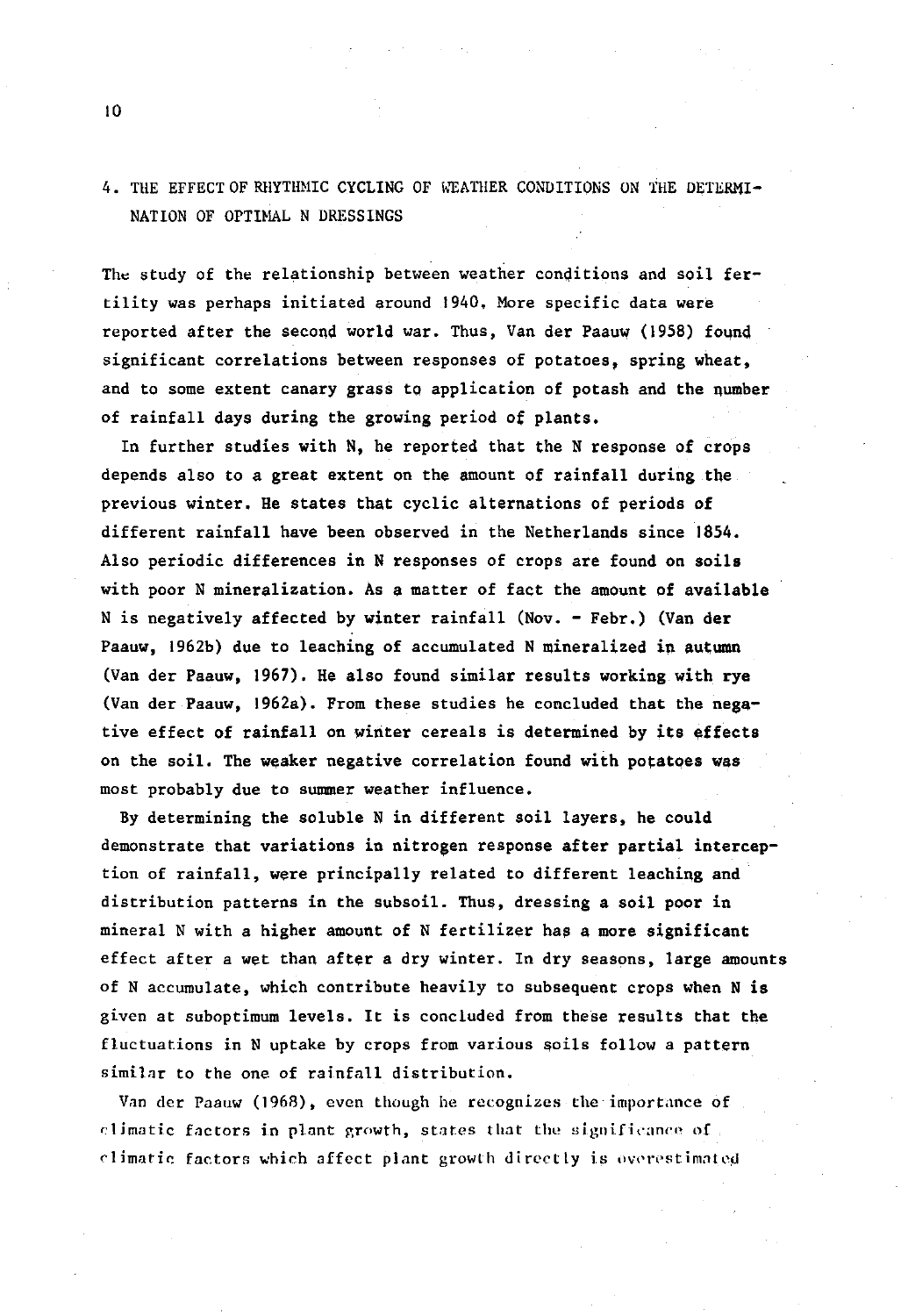in many cases. So far as these factors are not extreme, it is unlikely that they can explain yield differences of more than or equal to 100%. Therefore, he concludes that the adaptability of the plant should not be underestimated, as temporary limitations in plant growth due to unfavorable climatic conditions are often counterbalanced by accelerated growth in the period that follows.

The long-term systematic research work by van der Faauw laid the foundations for the new outlook on evaluating the N status of soils, and thereby the optimal N dressing for maximum crop yield. This work has been used as a basis for forecasting optimum N fertilizer dressings in the Netherlands by taking into account the rainfall in the previous winter (Nov. - Febr.) for clay, sand, and peaty soils. Thus, in the recommendations for spring-application of N-fertilizer, allowance is made for the previous winter rainfall; between 25-125 kg of N/ha is needed to compensate for the effect of 100 mm of rain above average winter rainfall. After a drier than average winter, at least 25 kg/ha less N than the value calculated for average seasons should be given, after a wet winter at least 25 kg/ha more (Cooke, 1972).

It can be seen, however, that the variation in the above range is considerable and of the same order as that found by van Schreven and by Kolenbrander (1968) who reported a standard deviation of 20% of the amount of mineral N in a profile of 0-100 cm.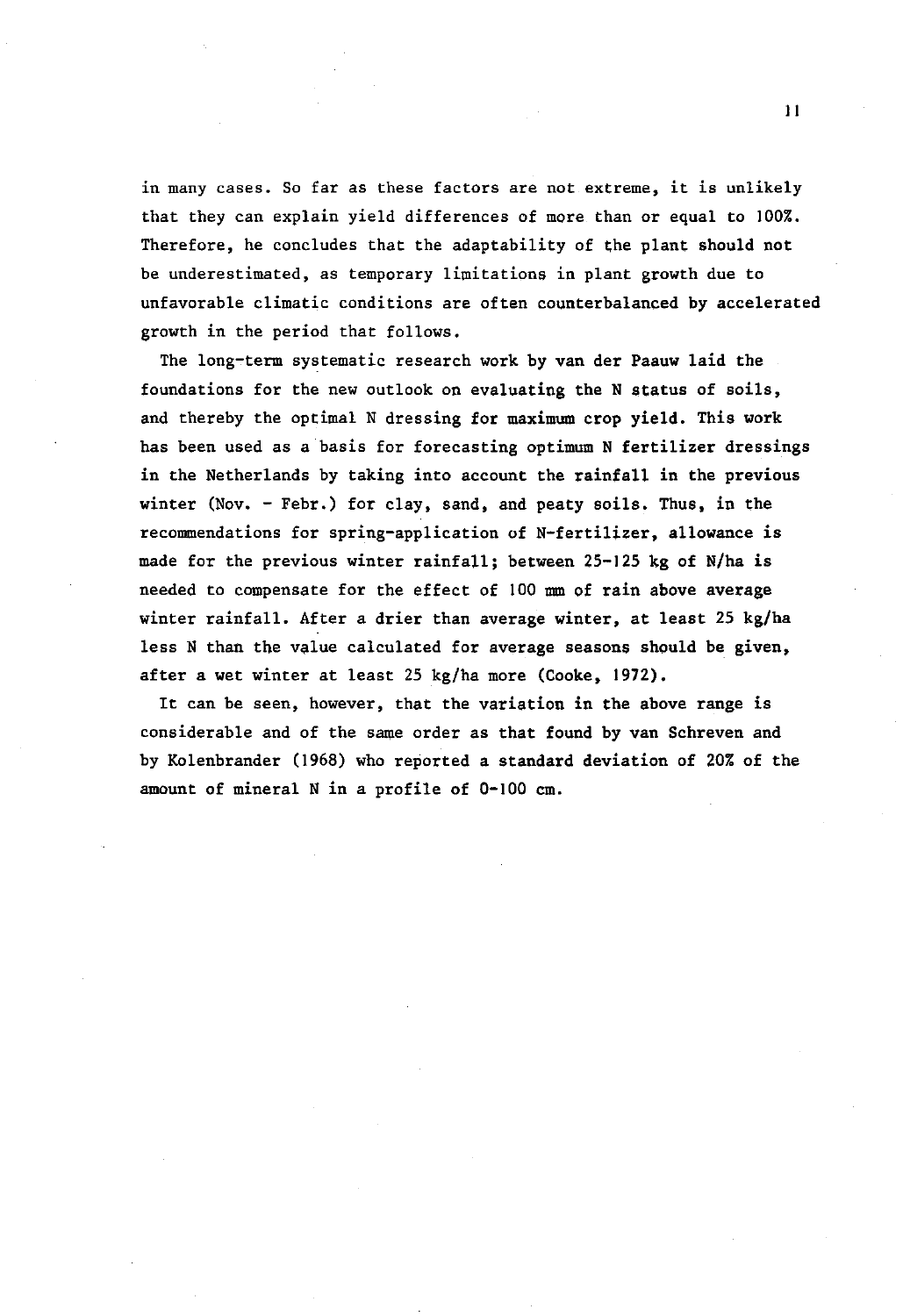#### 5. PRESENT STATUS OF RESEARCH ON OPTIMAL N FERTILIZATION

The main characteristics of the present approach are: a. Mineralization as well as weather in autumn and winter, under natural conditions, are taken into account by sampling the soil profile early in spring, b. The amount of mineral N so determined in soil samples taken to a depth of 0-60 or 100 cm correlates well with the amount of N needed for maximum yield. For example, for wheat, potatoes (Ris, 1974) and sugar beets (Ris, 1976), it was found that a suitable period for soil sampling could be the end of February (Ris, 1975). Also, work done with sugar beets in 1977 when 40 experiments were laid out throughout the Netherlands» involving six N treatments (0, 50, 100, 150, 200, and 250 kg N/ha) showed that the optimum N dressings derived from N-curves drawn by graphical or mathematical methods, give a good negative correlation with the amount of mineral N found in samples taken about the end of February from a depth of 0-60 cm.

This type of correlation gives a reliable basis for predicting optimum N dressings<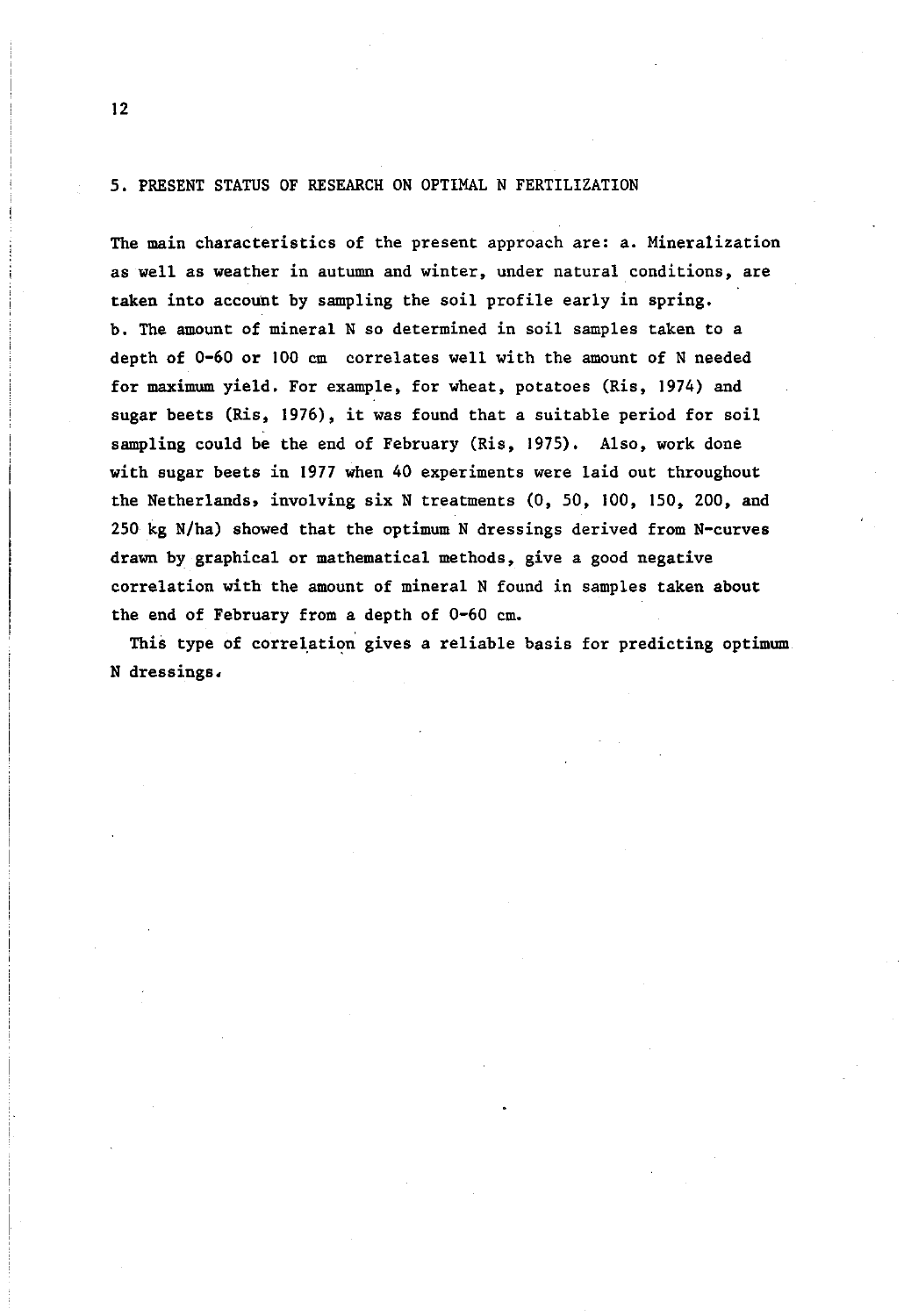### **\$. PRICE/COST RATIO**

**Recent work performed** at **the Institute for Soil** Fertility aims at **introducing economic** parameters **as** well, thus finally determining **the economically optimal N dressing.** 

**The purpose of this work is to establish** relationships between **crop N requirements and** price/cost **ratios (price of** produce/cost of **fertilizer).** 

**It was found that the influence of price/cost** ratio on optimum **N rate as dependent on profile mineral N** in spring **was** rather small **(Ris 1975).**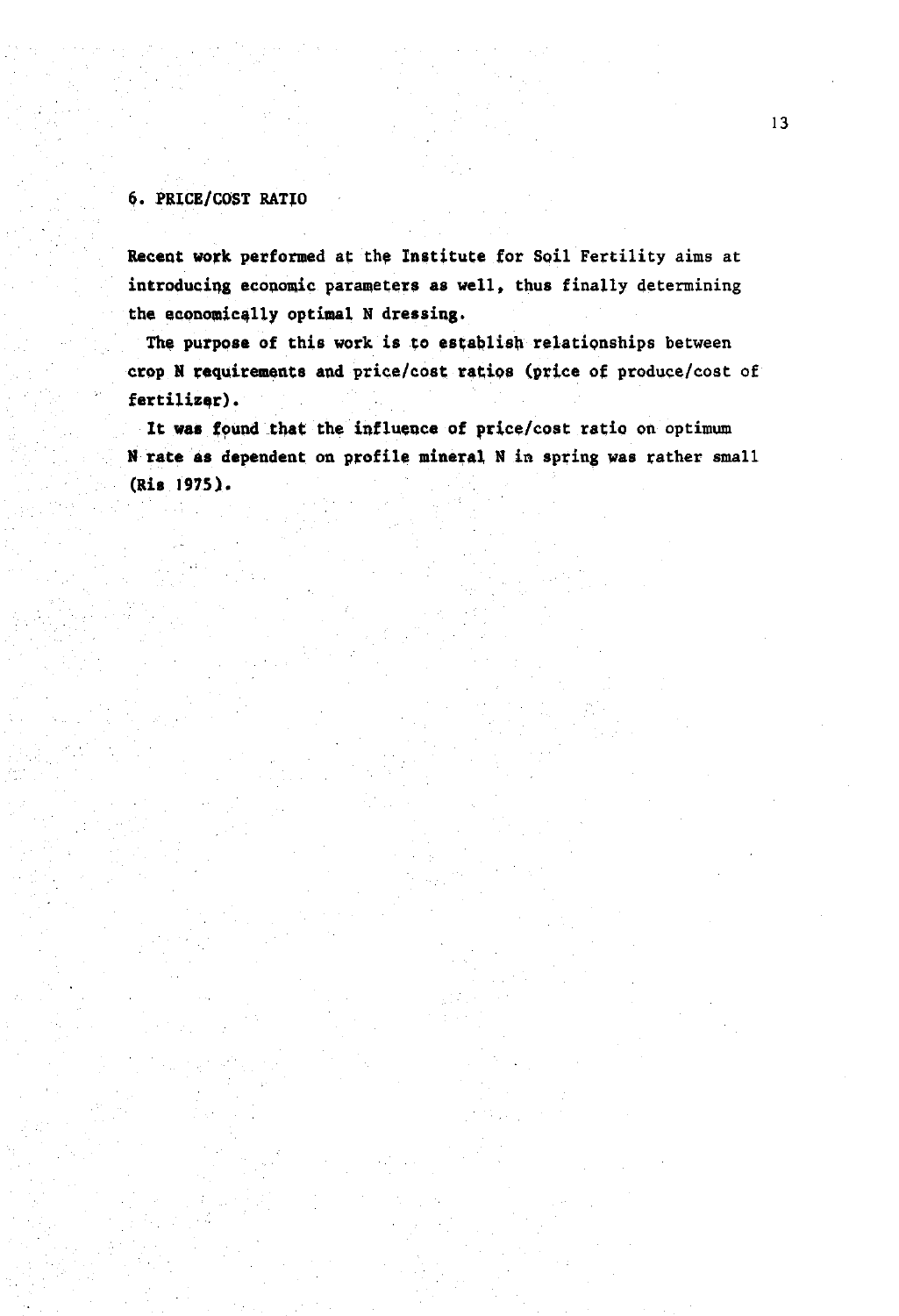#### 7. EFFECT OF ORGANIC MATTER ON OPTIMUM N DRESSINGS

The study of the organic matter was initiated at the institute around 1920 (Bruin 1969). However, till the end of the second world war organic matter investigations had no priority. After the second world war a strong emphasis was placed on organic matter research work. These efforts aimed at studying the effect of organic matter on soil physical properties, as well as on soil fertility as expressed by its N content derived from FYM or green manure.

Recent work reported by Sluijsmans and Kolenbrander (1977) opens the way to the study of the effect of organic manure on optimum N dressings. These scientists developed a model which may contribute to the improvement of the recommendations for optimum N application. According to the proposed model the N in manure is considered to be present in three fractions, namely: a- Readily available mineral N  $(N_m)$ . b- Easily decomposable fraction becoming available in the first year  $(N_e)$ , and c- An organic fraction relatively resistant to decomposition  $(N_{\nu})$ , becoming available in subsequent years. Chemical quantification of these fractions and expressing their availability in terms of equivalent amounts of fertilizer N (Efficiency index), makes possible the calculation of the efficiency of the total N, the size and efficiency of each fraction being known. According to the above model, annually repeated dressings of the same magnitude have an annual total effect (kg fertilizer-N per 100 kg manure-N) under Dutch conditions equal to: fertilizer-N per 100 kg manure-N)under Dutch conditions equal to:  $\mathbb{R}$  and  $\mathbb{R}$  and  $\mathbb{R}$  are  $\mathbb{R}$  and  $\mathbb{R}$  and  $\mathbb{R}$  are  $\mathbb{R}$  and  $\mathbb{R}$  and  $\mathbb{R}$  are  $\mathbb{R}$  and  $\mathbb{R}$  and  $\mathbb{R}$  are  $\mathbb{R}$  and  $\mathbb{R}$  and  $\mathbb{R}$  are  $\mathbb{R}$  and  $\mathbb{R}$  and

m extended In the long run after repeated applications.  $0.8$  N + 0.73

Sluijsmans and Kolenbrander have calculated the  $N_m$ ,  $N_e$  and  $N_r$  fractions of various organic manure substances such as farmyard manure (FYM), cattle slurry etc. (Table 1).

On the basis of the information of table 1, and with formula's (1) and  $(2)$ , it can be found that the efficiency index of FYM is in the first year 40% and after a long time of repeated applications 70%.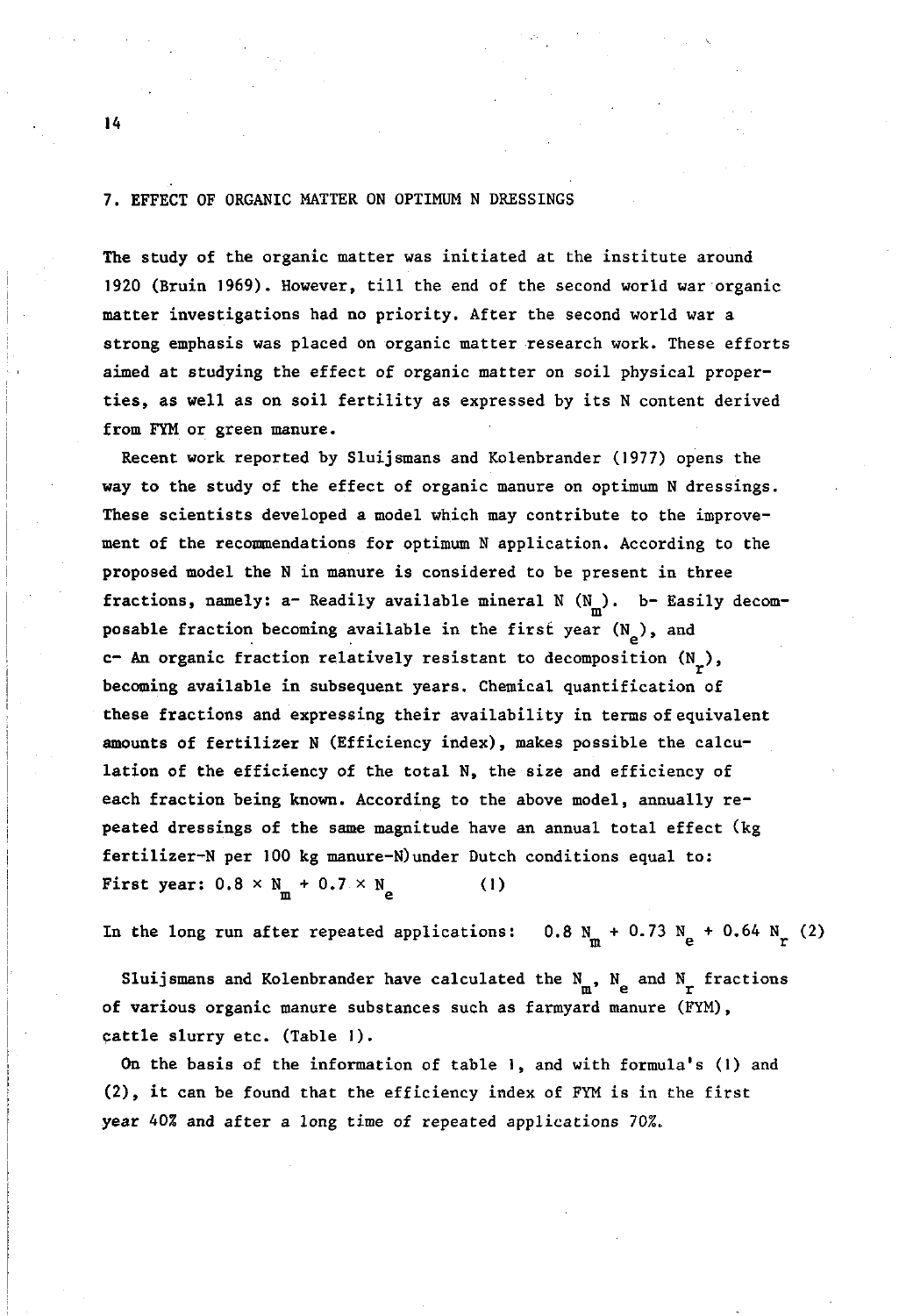These calculations are very useful for making more accurate **recommendations with respect to optimum N dressings, as will be pointed out in the following section.** 

| Kind of manure | N  | m  | N<br>$\mathbf{e}$<br>Z | N. |
|----------------|----|----|------------------------|----|
|                |    |    |                        |    |
| FYM            |    | 10 | 46                     | 44 |
| Cattle slurry  | 50 |    | 25                     | 25 |
| Poultry slurry | 54 |    | 32                     | 14 |
| Pig slurry     | 51 |    | 34                     |    |
| Liquid manure  | 94 |    |                        |    |

**TABLE 1. Nitrogen fractions in manures expressed as percentages of**  total N (N<sub>t</sub>). (After Sluijsmans and Kolenbrander, 1977)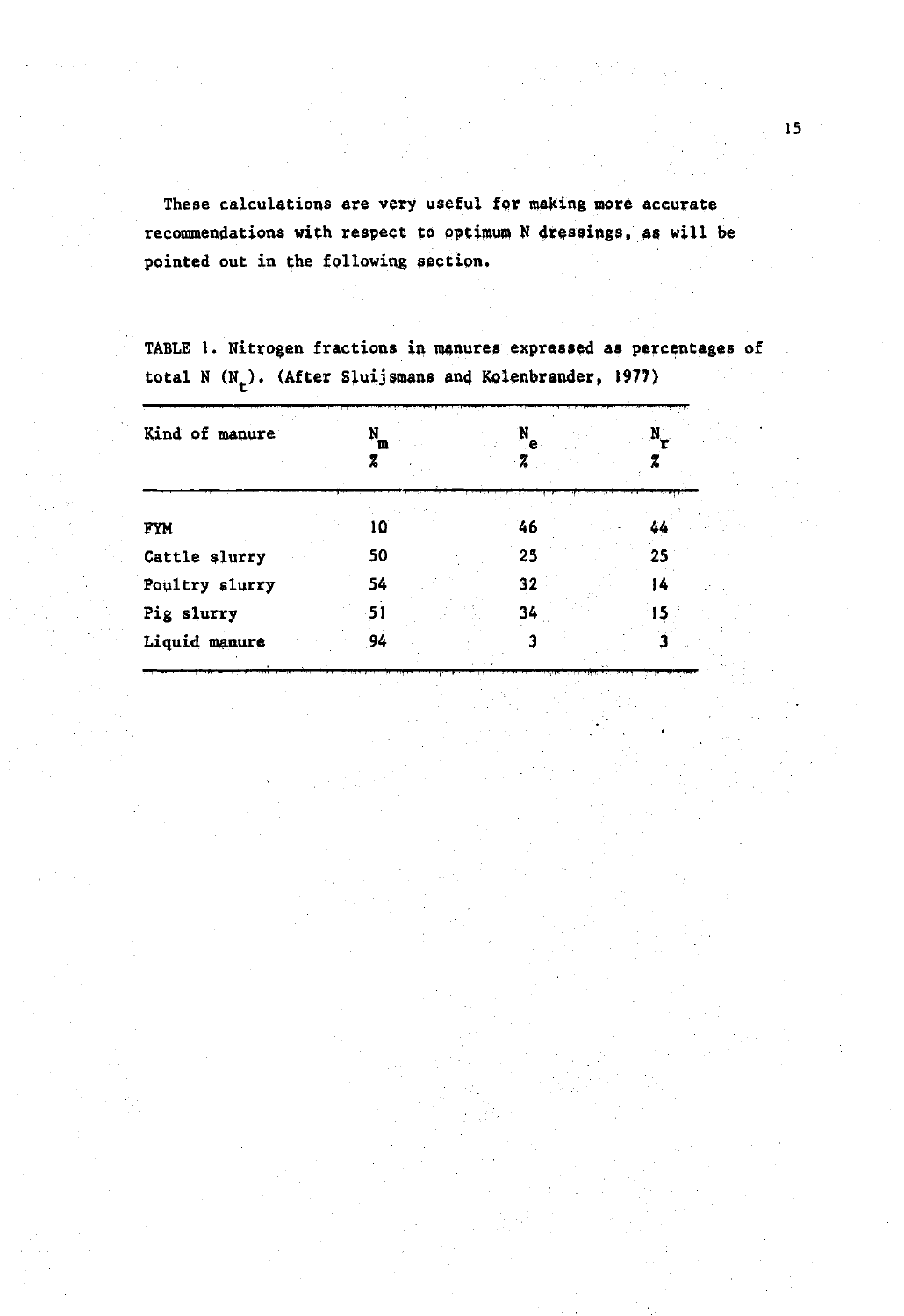#### 8. PRESENT TRENDS AND PERSPECTIVES FOR THE FUTURE

The research work currently being performed at the institute on the problem of optimum N fertilization is based on relating optimum N application to the amount of soil mineral N (NO $_3^+$  + NH<sub>4</sub>) found in early spring in soils sampled to a depth of 0-60 or 100 cm.

However, as tempting as this correlation may be for a general application, it is necessary that its shortcomings be taken into account for further improvement of the recommendations based on it, and thereby for accomplishing a better advisory scheme for N fertilization of crops.

The main shortcoming is that it takes into account only part of the N which is mineralized from the easily decomposable fraction  $(N_a)$  of manure added before sampling» Nitrogen mineralized from manure applied after soil sampling (March) is not taken into account at all. This mineral N undoubtedly contributes to plant growth when released after March. The recommendations given may therefore result in larger applications of fertilizer N than are necessary.

The model proposed by Sluijsmans and Kolenbrander may contribute to solving this problem. From the mineralization curve developed by these workers under Dutch conditions, it is possible to find the fraction of  $N_a$  that can be used by crops after March. For example, cereals can use 50%, root crops (potatoes, sugar beets) about 70% and grasses 90% before harvest. It is obvious that since the efficiency index of the  $N_a$ fraction is known, corrections of the recommended amount of N can easily be brought about. However, further corrections with respect to the kind of manure added and cropping system followed must be made to increase the efficiency in N fertilizer usage, in view of the mineralization taking place after sampling in early spring.

Future research effort will be oriented towards determining the optimum N fertilizer applications on the basis of weather conditions (rainfall and temperature), mineralization, and previous organic amendments (FYM, green manure, and cropping system).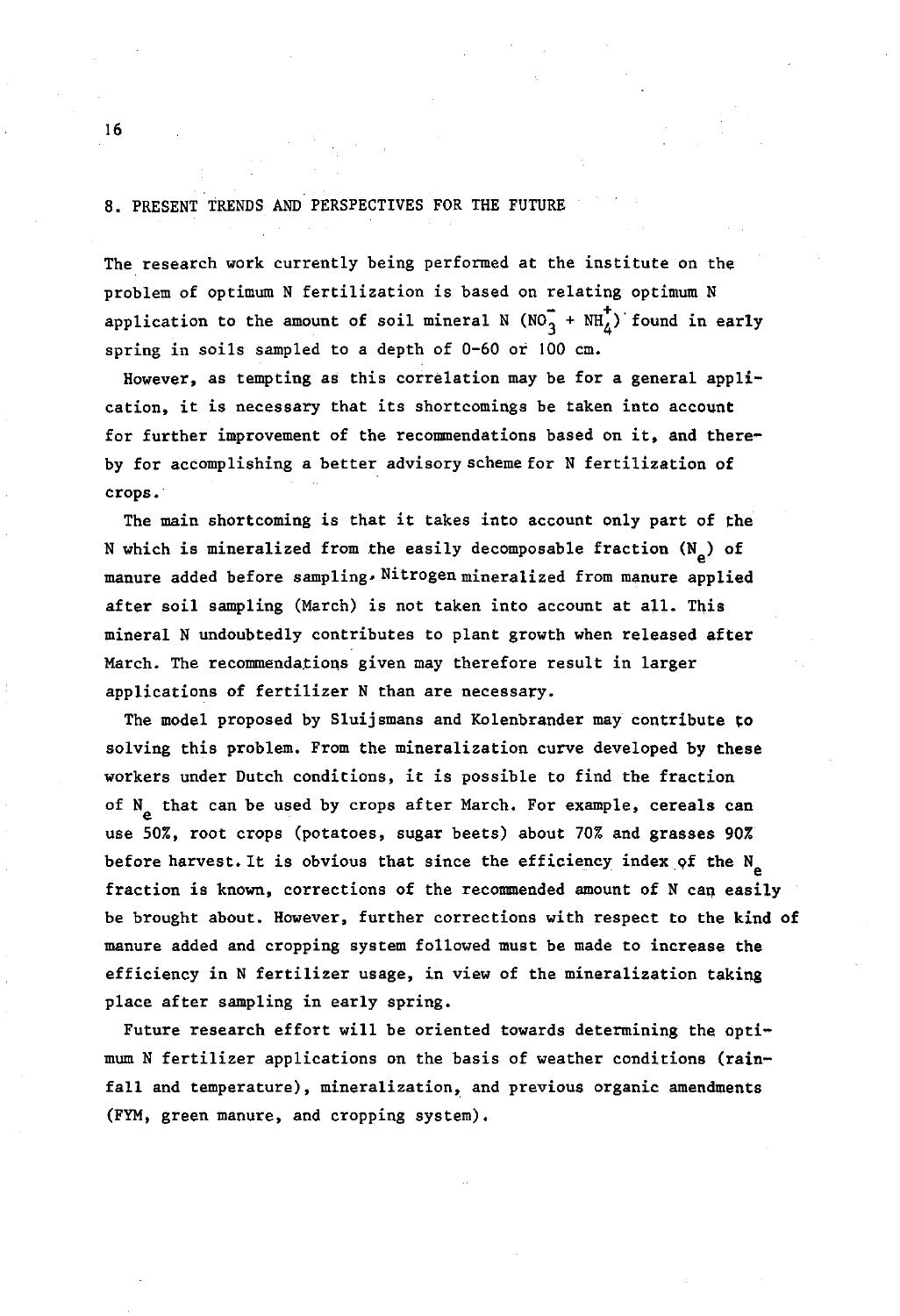**The perspectives** based on the results obtained so far seem to be **encouraging for the conditions of the Netherlands.** 

The extent to which this approach can be useful under climatic **conditions diferent from those in thq Netherlands» has** to be found **by experimental research work in the country concerned.**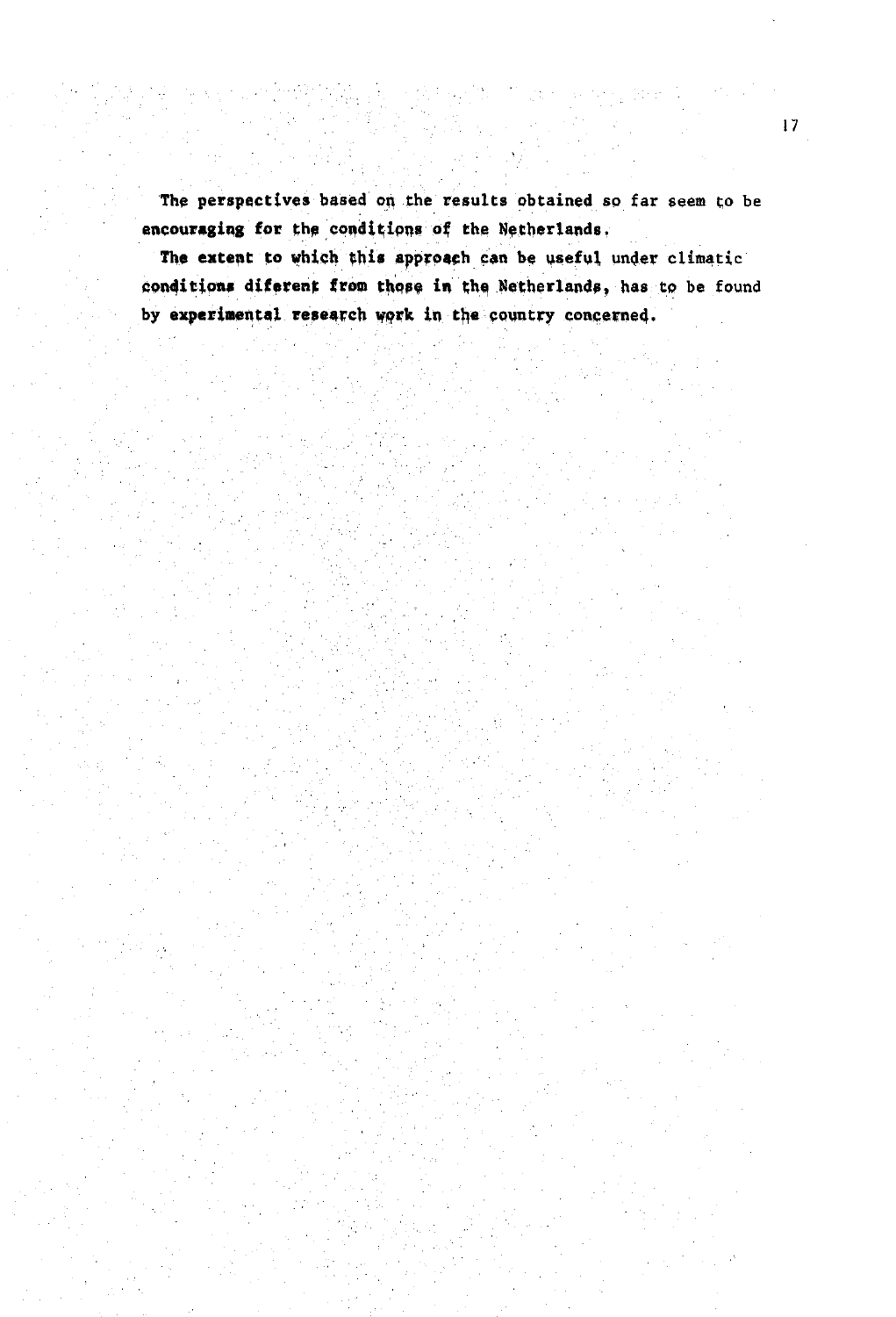#### 9. SUMMARY

An account is given of the approach used in the Netherlands to the question of optimum N fertilization of crops.

Early attempts, especially after 1930, consisted of laying out experiments on well chosen plots using various parameters, accompanied by chemical, physical and biological research work in the laboratory.

From 1935-1955, both Harmsen and Van Schreven determined the rate of mineralization by incubating soils under laboratory conditions for six weeks at  $29^{\circ}$ C. They obtained a strong negative correlation between the amount of N mineralized and optimum N rates for maximum winter wheat yields.

By 1955, Harmsen introduced pilot plots in which mineralization could be studied under the direct influence of weather conditions. Thus, weather parameters (rainfall and temperature) were being taken into account.

The study of the effect of rhythmic weather cycling on the availability of soil N, made by Van der Paauw in the period from 1950 to 1970, showed that winter rainfall (Nov. - Febr.) is negatively correlated with crop response to N.

This conclusion has been used for advisory work in the Netherlands during the last few years. However, research work conducted by Ris after 1970, based on mineral-N content in the soil profile, showed a strong negative correlation between optimum N rate and mineral N found in soil sampled on 1 March to depths of 0-60 or 0-100 cm. This correlation has been used as a reliable basis for advisory work especially in the fertilization of wheat, potatoes and sugar beets.

This approach takes into account not only winter rainfall (weather factor), but also cropping and manuring history which affects mineralization via the amount of residual N  $(N_r)$  (i.e. the organic N which is not mineralized in the year after application of organic manure).

Attempts are currently being made to correct the N dressings based on the above correlation, by taking into account the effect of the organic N fraction, mineralized in the first year  $(N_{\alpha})$  from FYM and green manure after soil sampling on 1 March.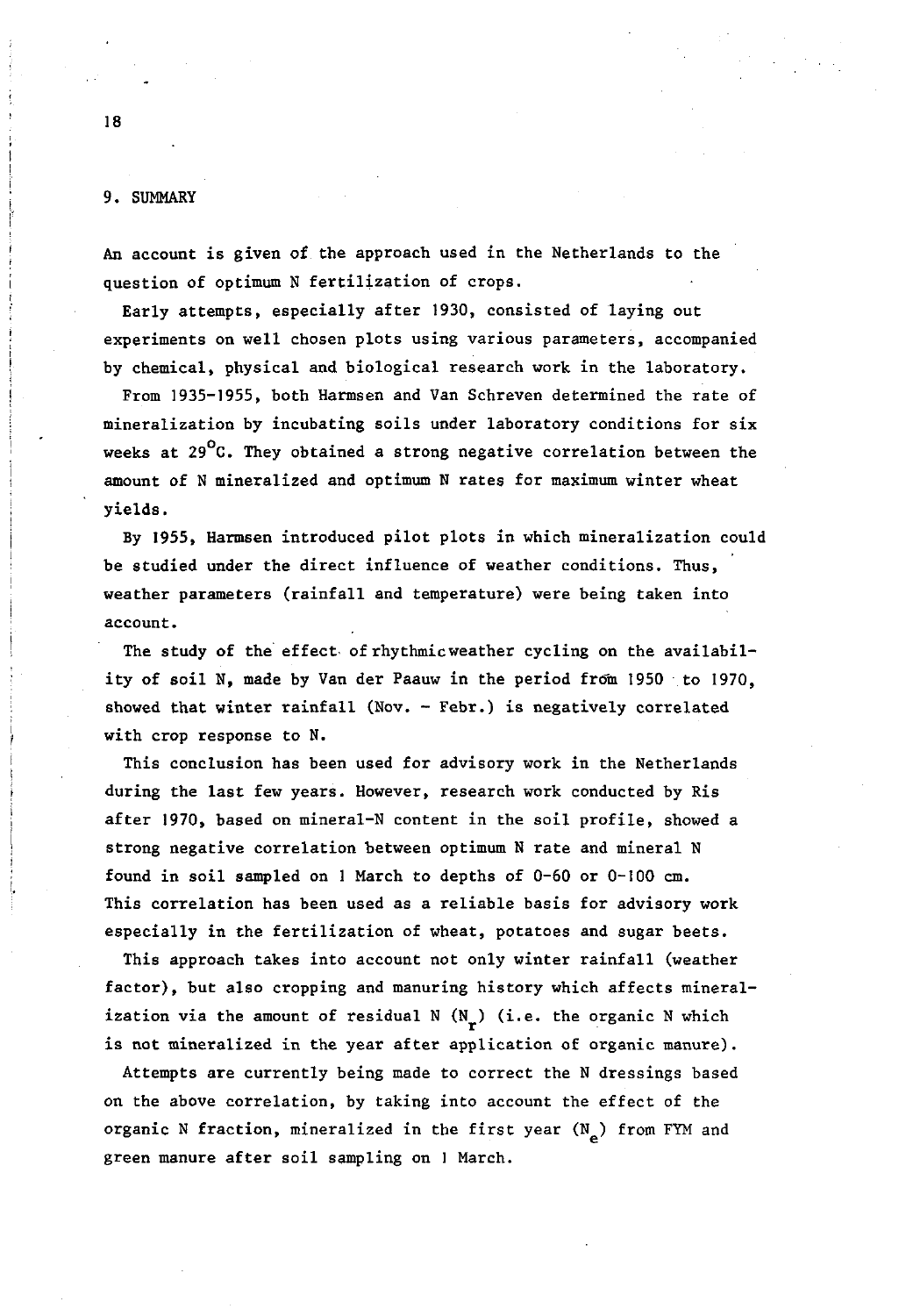#### 10. ACKNOWLEDGEMENTS

Appreciation is expressed, to Ir. G.J. Kolenbrander, Dr. P. Bruin and Dr. K.W. Smilde for critical review of the manuscript, and constructive suggestions. To Dr. G.W. Harmsen for the discussion on the various aspects of soil N and Ing. J. Ris for supplying useful information and critical remarks.

I also wish to thank Ir. C.M.J. Sluijsmans, director of the Institute for Soil Fertility, Haren (Gr.), the IAC at Wageningen for financial support, and Mr. N. Boundonas, director of the Agricultural Research Service, Athens, Greece, for approving my leave of absence.

Thanks are also due to Dr. C.H.E. Werkhoven for correction and timely publication of this paper, and to Mr. H. Dijkstra, librarian, for his valuable help in finding the required references.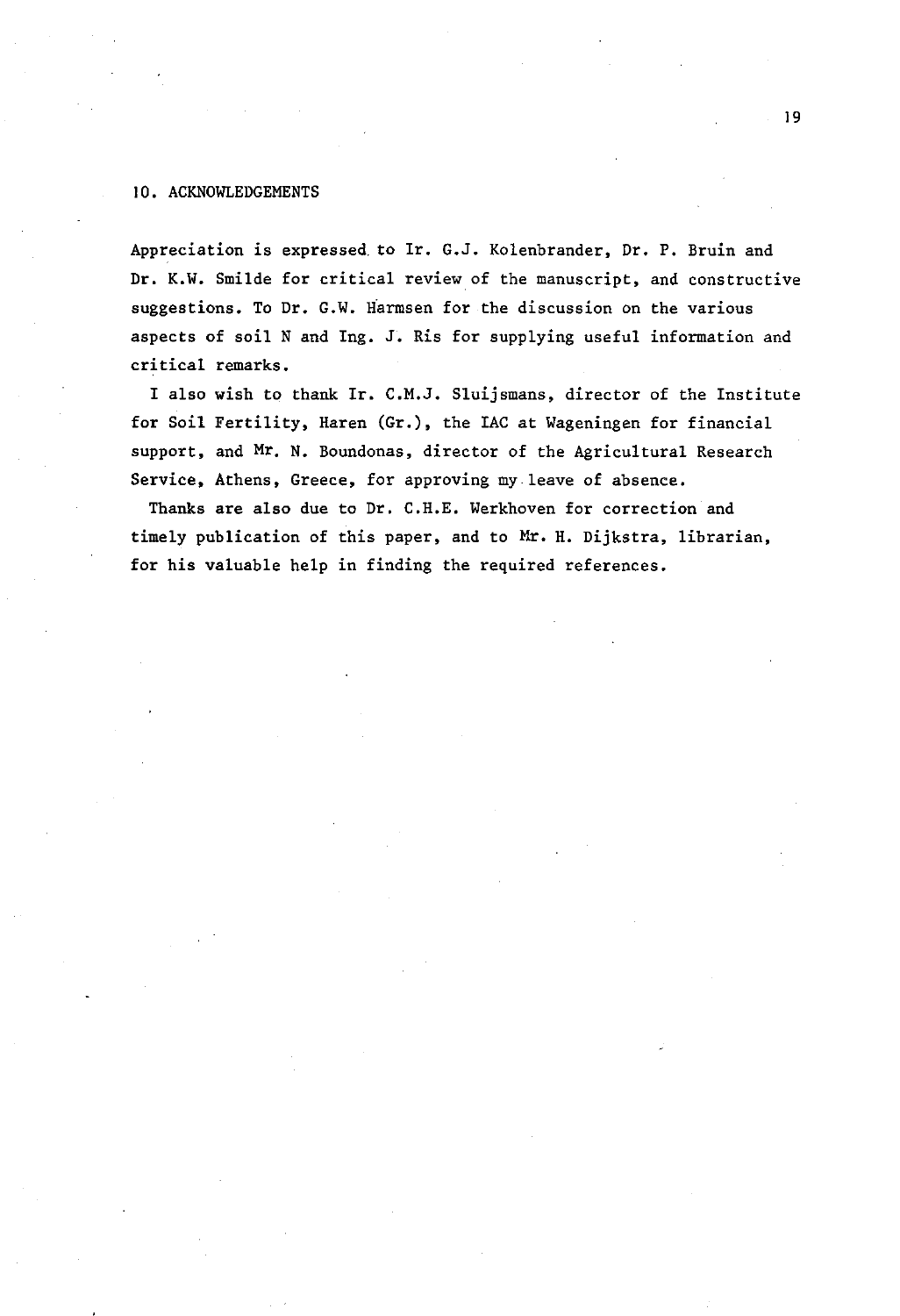#### 11. BIBLIOGRAPHY

Bruin, P., 1952. The development of soil fertility in the Netherlands. Trans. Comm. II and IV Int. Soc. Soil Sei. Dublin, 1: 300-308.

Bruin, P., 1964. Influence of organic matter on soil fertility and productivity. 8th Int. Congr. Soil Sei. Bucharest, IV: 967-978

- Bruin, P. and Grootenhuis, J.A., 1968. Interrelation of nitrogen organic matter, soil structure and yield. Stikstof. Dutch Nitrogenous Fertilizer Review No. 12.
- Bruin, P., 1969. Still on about chemical versus organic farming? Stikstof. Dutch Nitrogenous Fertilizer Review No. 13, p. 18.
- Cooke, G.W., 1972. Fertilizing for maximum yield. Crosby Lockwood and Son Ltd., London.
- Dahnke, W.C. and Vasey, E.H., 1973. Testing soils for nitrogen. In: Soil testing and plant analysis. L. Walsh, J.D. Beaton (Ed.). Soil Sei. Soc. Am., Madison, Wise, p. 97.
- Ferrari, Th.J., 1966. Towards a soil fertility in dimension. Neth. J. Agric. Sei. 11: 225-238.
- Ferrari, Th.J. and Kuipers, H., 1956. Nitrogen supply and soil factors. Siemé Congr. Sei. Sol. Paris IV: 149-158.
- Gerretsen, F.C., 1921. Investigations on nitrification and denitrification in tropical soils. Archief Suikerindustrie Nederlandsch Indië, 29: 1397-1530. (Abstr. Soil Sei. 17: 1924).
- Gerretsen, F.C., 1950. Microbiological transformations of nitrogen and influence on nitrogen availability in soil. Trans. Int. Congr. Soil Sei. Amsterdam, II: 44-47.
- Harmsen, G.W., 1956. Inquiry into the possibility of an analytical estimation of the nitrogen fertilization requirement of soil. Siemé Congr. Sei. Sol. Paris. (IV): 457-463.
- Harmsen, G.W. and Lindenbergh, D.J., 1949. Investigation on the nitrogen nutrition of plants. I. A new method for the determination of nitrogen requirement of soils. Plant Soil 2: 1-29.
- Harmsen, G.W. and Van Schreven, D.A., 1955. Mineralization of organic nitrogen in soil. Adv. Agron. 7: 300-383.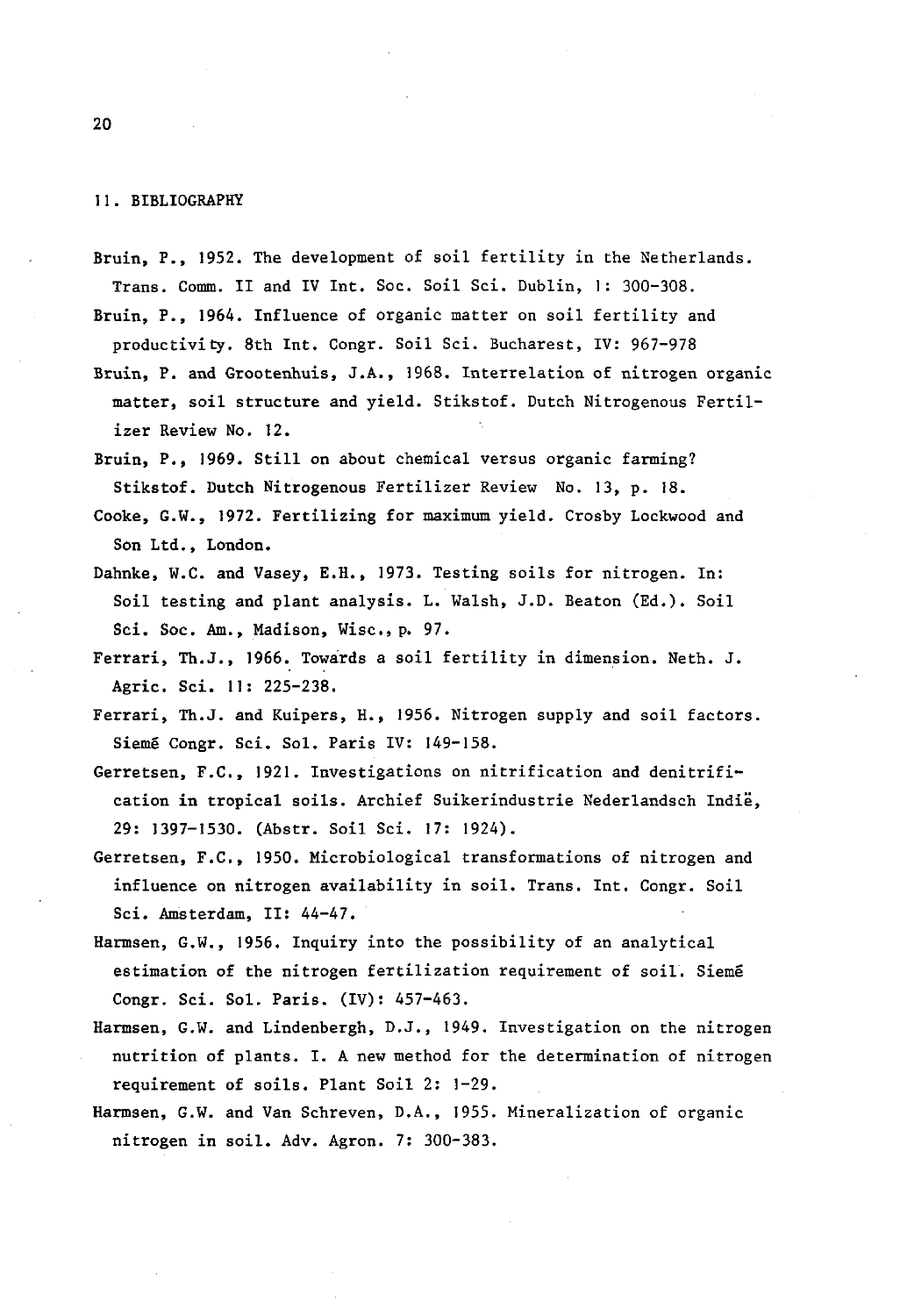- Kolenbrander, G.J., 1968. Size and nature of variability of the mineral nitrogen content in soil. Stikstof. Dutch Nitrogenous Fertilizer Review No. 12, p. 125.
- Kolenbrander, G.J., 1977. Nitrogen in organic matter and fertilizer as a source of pollution. Prog. Water Technol. 8: 67-84.

Landbouw- economisch Instituut, 1977. Landbouwcijfers.

Landbouwkundig Bureau der Nederlandse Stikstofmeststoffen, 1977. Stikstofnieuws no. 4.

- Ris, J., 1974. Nitrogen fertilizer recommendations for arable land. Stikstof. Dutch Nitrogenous Fertilizer Review 7: 168-173.
- Ris, J., 1975. Stikstofbemesting voor granen in verband met prijzen en kosten. Bedrijfsontwikkeling 6: 327-330.
- Ris, J., 1976. Mogelijkheden van grondonderzoek voor het geven van stikstofbemestingsadviezen voor consumptie-aardappelen en suikerbieten. Bedrijfsontwikkeling 7: 766-770.
- Sluijsmans, C.M.J. and Kolenbrander, G.J., 1977. The significance of animal manure as a source of nitrogen in soils. Proc. Int. Semin. Soil Environ, and Fert. Management in Intensive Agric. Tokyo, Japan, 403-411.
- Van der Paauw, F., 1958. Relations between the potash requirements of crops and meteorological conditions. Plant Soil 9: 254-268.
- Van der Paauw, F., 1962a. Effect of winter rainfall on the amount of nitrogen available to crops. Plant Soil 16: 361-380.
- Van der Paauw, F., 1962b. Periodic fluctuations of soil fertility, crop yields, and of responses to fertilization effected by alternating periods of low or high rainfall. Plant Soil 17: 155-182.
- Van der Paauw, F., 1967. Higher constancy of yields effected by amply dressing with nitrogen and phosphorus. Proc. Nat. Acad. Sei. India. 37(A): III and IV: 347-351.
- Van der Paauw, F., 1968. The omission of the aspects of soil fertility in relationships of weather to crop yields. Agroclimatological Methods, Proc. Reading Symp. 1966. Nat. Resour. Res. Ser. 7. Paris UNESCO, 333-335.
- Van Dijk, H., 1972. Der Aussagewert der verschiedenen Analysemethoden füV'Potentiell pflanzenverfügbaren Stickstoff" in Ackerböden. Z. Landwirt, Forceh.  $27/TT$ : 139-145.